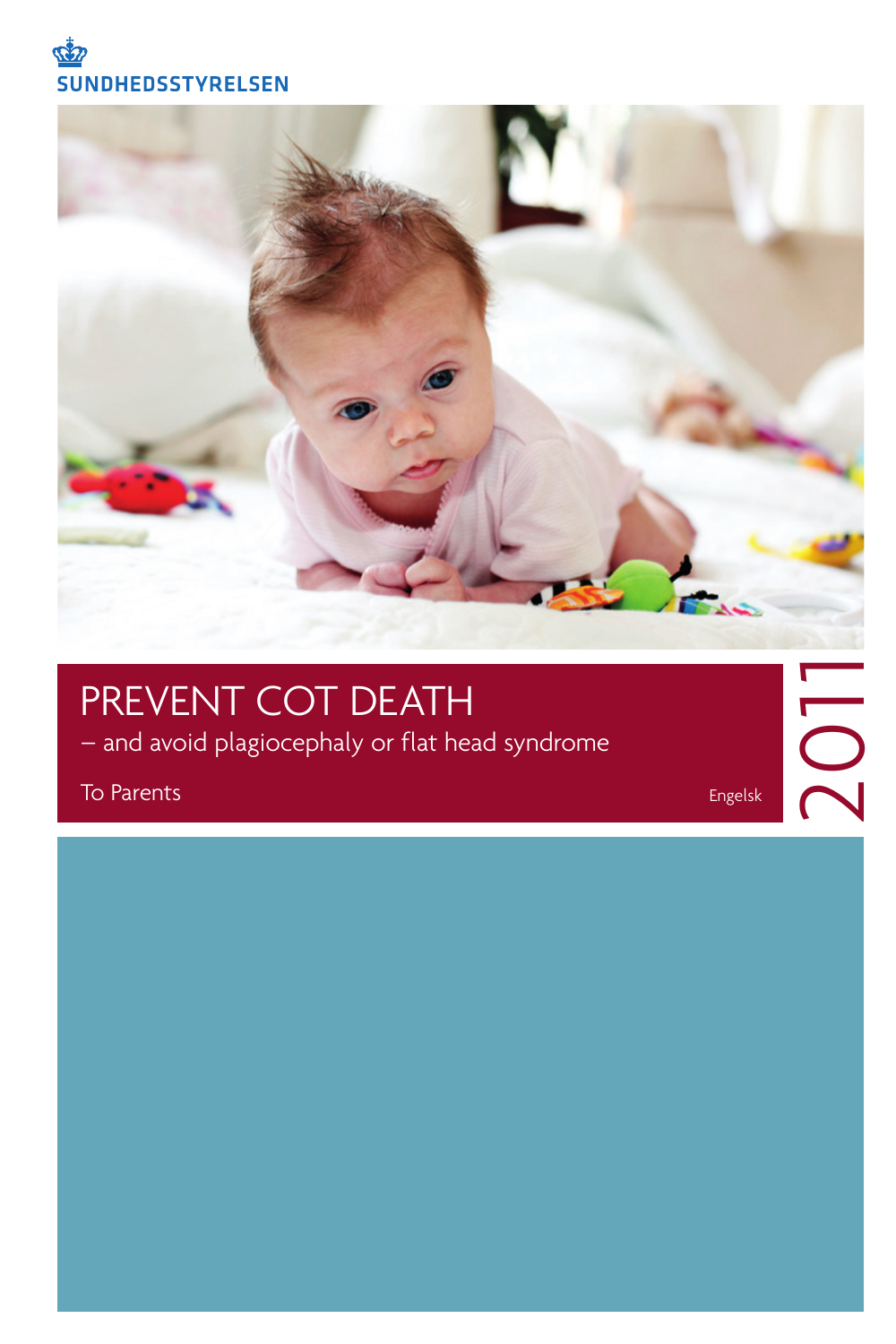Sundhedsstyrelsen The Danish Health and Medicines Authority Axel Heides Gade 1 2300 Copenhagen S Tel.: 7222 7400 sst@sst.dk

#### PREVENT COT DEATH – and avoid plagiocephaly or flat head syndrome To Parents

© Sundhedsstyrelsen The Danish Health and Medicines Authority 1st edition, 2013

Technical editors: Annette Poulsen, health visitor, MSP, IBCLC Christine Brot, MD, Ph.D.

Layout: Rosendahls a/s Graphics: Keld Petersen Photos: Heidi Maxmiling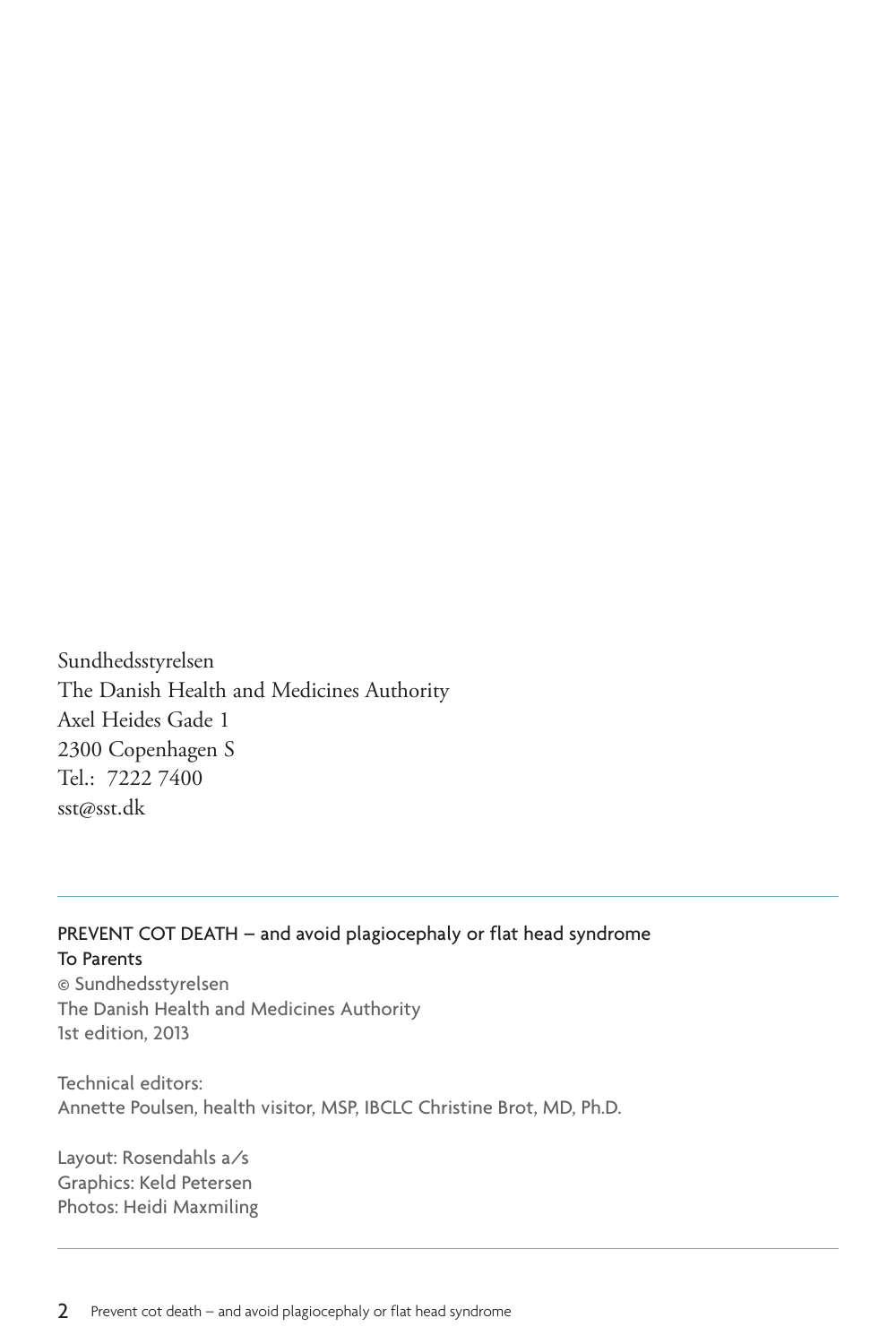# Cot death in Denmark

Fortunately, cot death occurs only rarely in Denmark. But each year, some infants die suddenly in their sleep, without having been seriously ill and for no obvious reason. This is known as "cot death" or "Sudden Infant Death Syndrome" (SIDS).

It has been shown that three factors increase the risk of cot death: the infant sleeps on its stomach or side, the infant is exposed to tobacco smoke, and the infant is too hot while sleeping.

Like in many other countries, the Danish Health and Medicines Authority has therefore since 1991 recommended that:

- 1. Babies must always sleep on their back
- 2. The mother must avoid smoking during the pregnancy, and the baby must not be exposed to tobacco smoke after birth
- 3. Parents must ensure that the baby is not too hot while sleeping.



#### **Number of sudden infant deaths per 1,000 live-born infants**

The number of infants who die unexpectedly in their sleep has fallen from approximately 120 infants per year to approximately 10–15 infants per year as a result of these changed recommendations.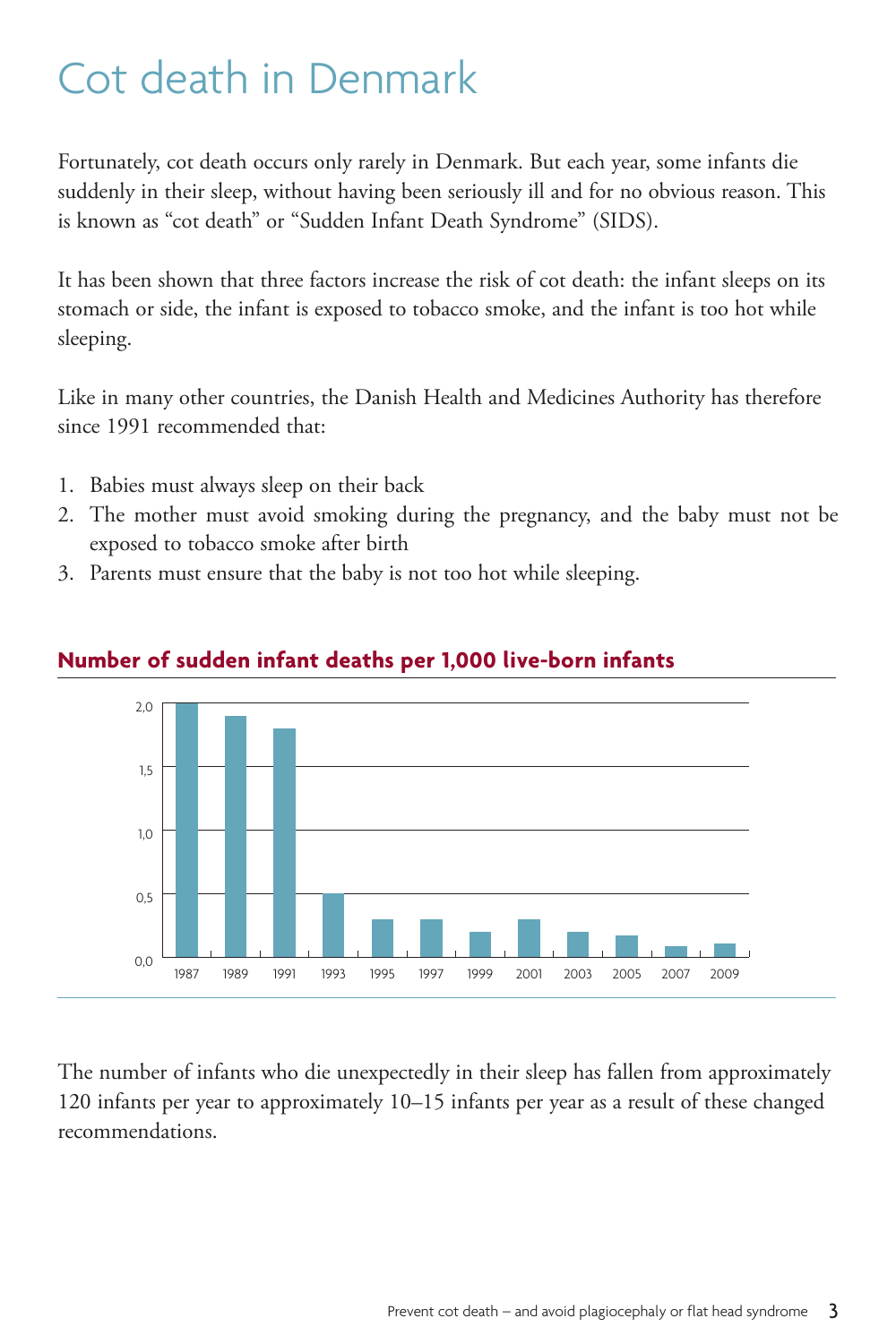# 3 SIMPLE TIPS

### **1. Always put the baby to sleep on its back**

If the baby sleeps on its stomach or side, there is a significantly greater risk of cot death.

Once the baby is able to turn over and does so while sleeping, you can let the baby continue sleeping on its stomach.

Your baby may only sleep on its stomach on your chest if you are awake yourself.

Some infants with congenital diseases have to sleep on their stomachs. Your paediatrician will tell you if this is the case.





#### **2. Avoid smoking**

Infants who are exposed to tobacco smoke both in the womb and after birth are at significantly greater risk of cot death.

Therefore, avoid smoking while pregnant and avoid smoking indoors after the child is born. This will reduce the risk of cot death.

### **3. Avoid letting the baby overheat while asleep**

A baby who is too hot while sleeping is at greater risk of cot death. Therefore, your baby should not be perspiring while asleep. The best way to tell if an infant is too hot is by feeling the back of the neck or its chest at the front.

Make sure it is fairly cool, i.e. 18–20°C, where the baby is sleeping. If you have to open a window to keep the temperature below 20°C, make sure the baby is not lying in a draught.

Do not tuck your baby up too tightly in quilts and blankets for sleeping. Always remove

the baby's outdoor clothing when you come indoors – even if it is sleeping. Sleeping indoors while wearing outdoor clothes is much too hot for the baby.

If your baby is ill and has a high temperature, it should wear only light clothing and sleep with only a sheet as a covering so that the heat can dissipate.

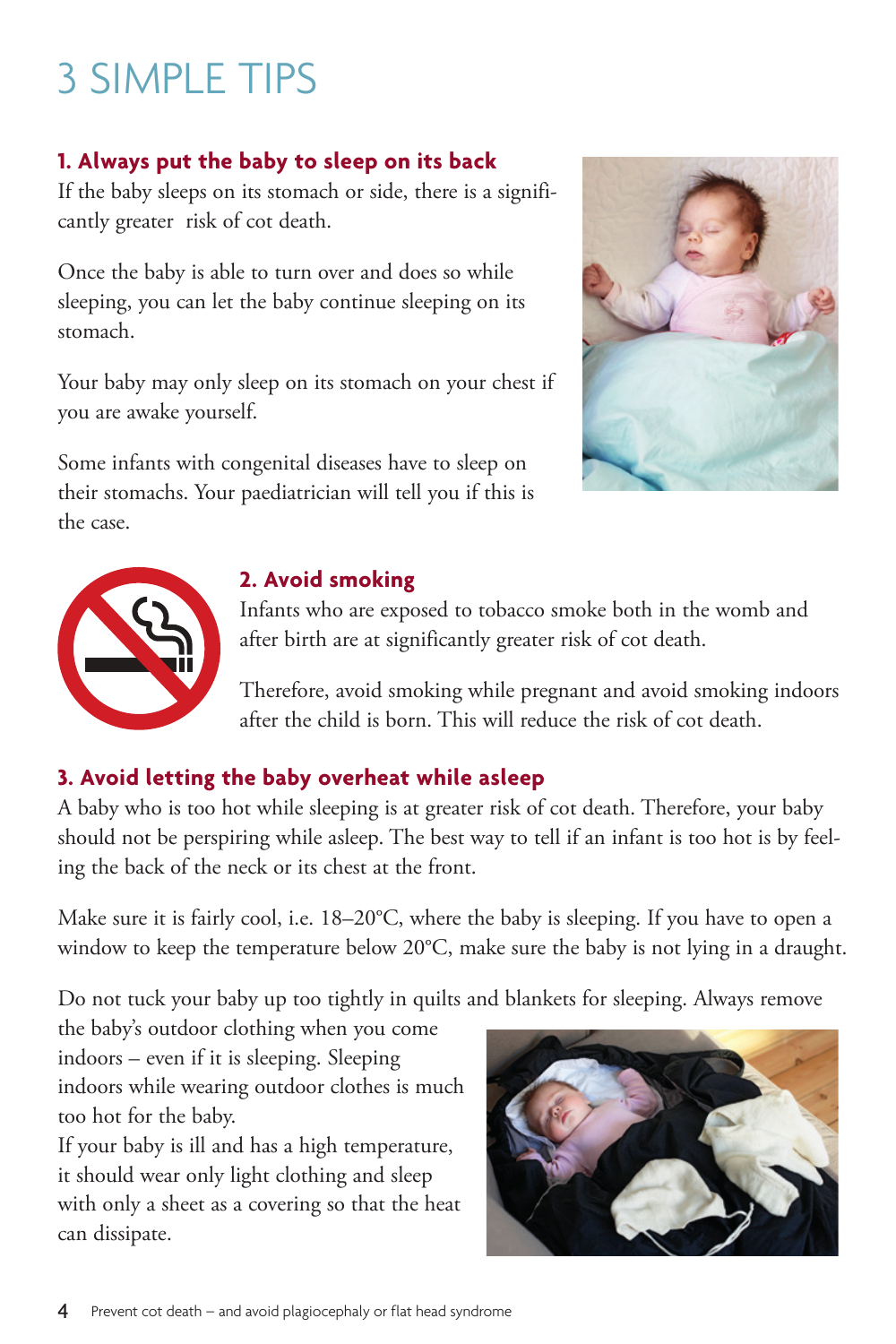# A SAFE PLACE TO SLEEP

The safest place for a baby to sleep is in its own bed in the same room as the parents.

The mattress should be relatively firm and must extend all the way to the edges of the cot.

The baby should sleep under a light baby quilt which is the right size for the cot, and which the baby can kick away. The baby should not have a pillow; this will make it easier for the baby to move



its head while sleeping. Also avoid loose blankets, toys and anything else that the baby could become entangled with while sleeping.

It is a good idea to lay your baby down to sleep closest to the foot end of the cot.

### **Sleeping with baby?**

If you choose to let your baby sleep in your bed, let it sleep between one of you and the baby's own bed. Make sure the baby cannot fall between the two beds.

The baby should sleep under its own light baby quilt at one side of your bed. The baby should have as much free space as if it were lying in its own cot or bed.



Older brothers and sisters as well as pets should not sleep in the same bed as the baby and the parents. Young children and pets often sleep fitfully and can therefore take up a lot of space in the bed.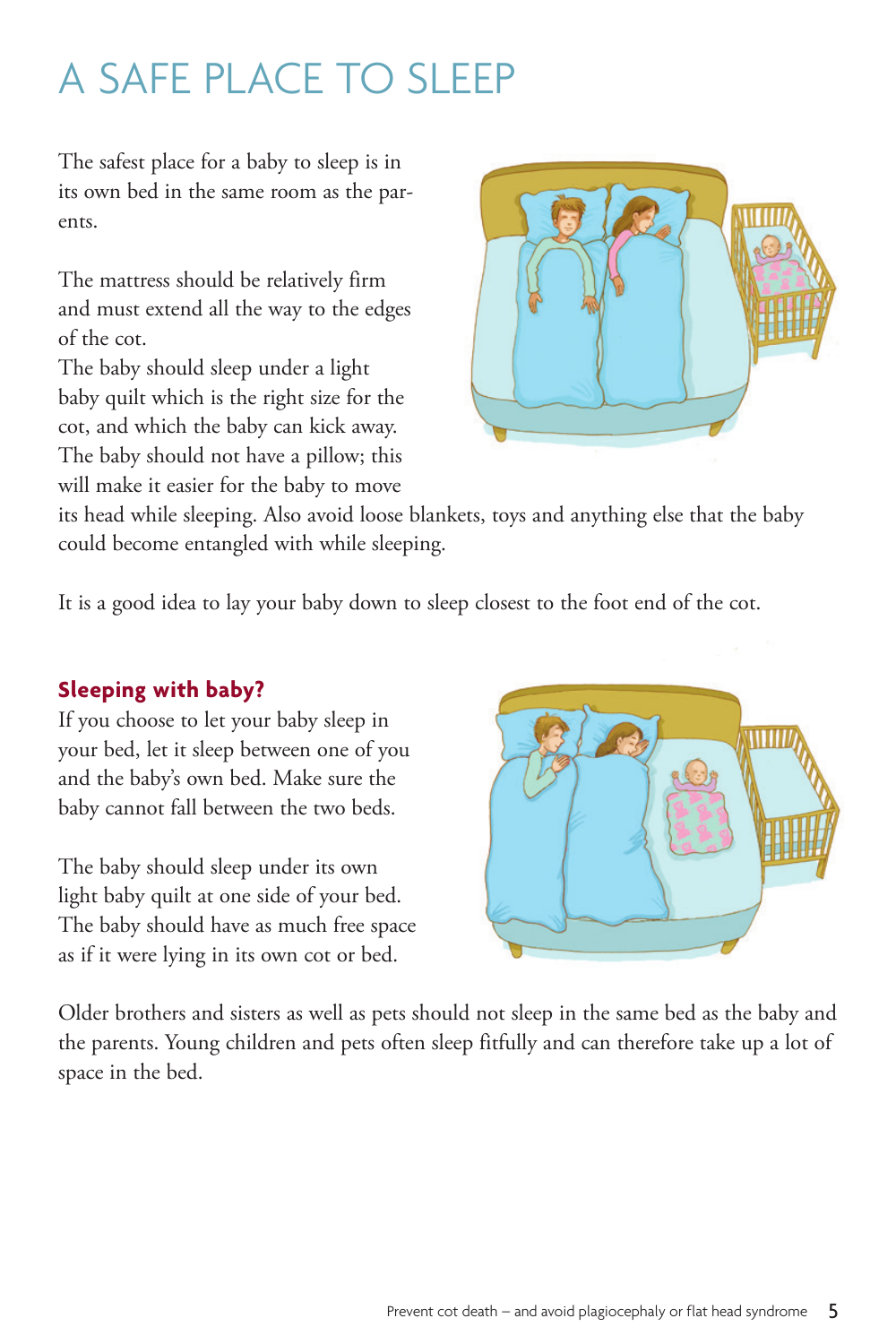## PREVENT PLAGIOCEPHALY OR FLAT HEAD SYNDROME

Babies can develop plagiocephaly or flat head syndrome if they are also left lying on their backs a lot when they are awake. This can be prevented:

- Let your baby lie on its stomach as much as possible when it is awake and not being carried in your arms. This also encourages the development of the baby's motor skills.
- Roll your baby around on its stomach and leave it lying for as long as possible during each nappy change.



 Make sure your baby's head does not always turn to the same side when the baby is sleeping on its back.



 Be sure to change, play with and talk to your baby from both the right-hand and left-hand side.



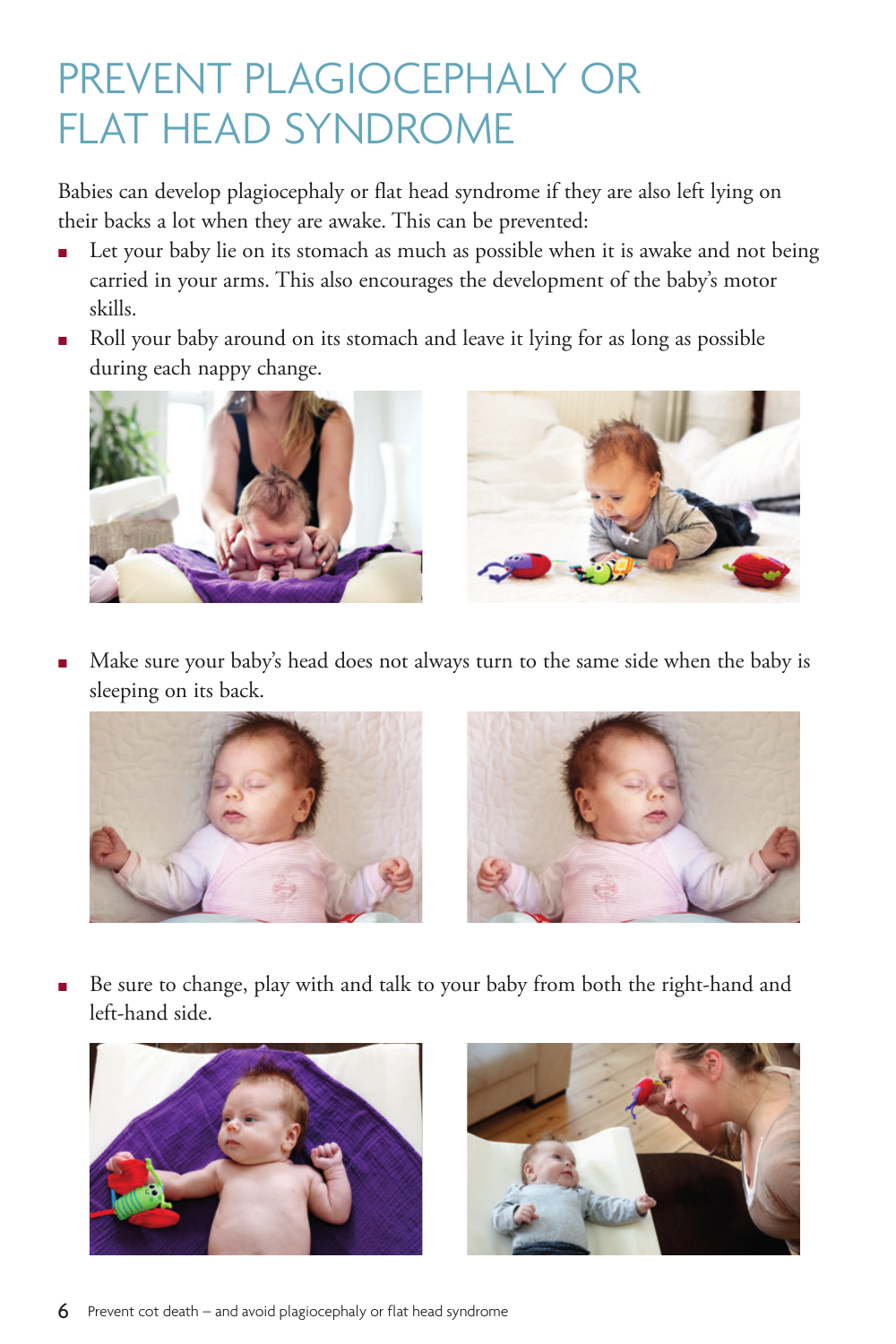Carry your baby on your right and left arm at different times and get the baby to turn its head both ways – remember this, too, when burping your baby.

- If your baby is bottle-fed, let the baby alternate between your right and left arm when feeding.
- Only use the car seat for transport. Sitting up for too long at a time is not good for young babies.



Talk to your health visitor if your child is all the same showing signs of plagiocephaly or flat head syndrome – she will be able to advise you.